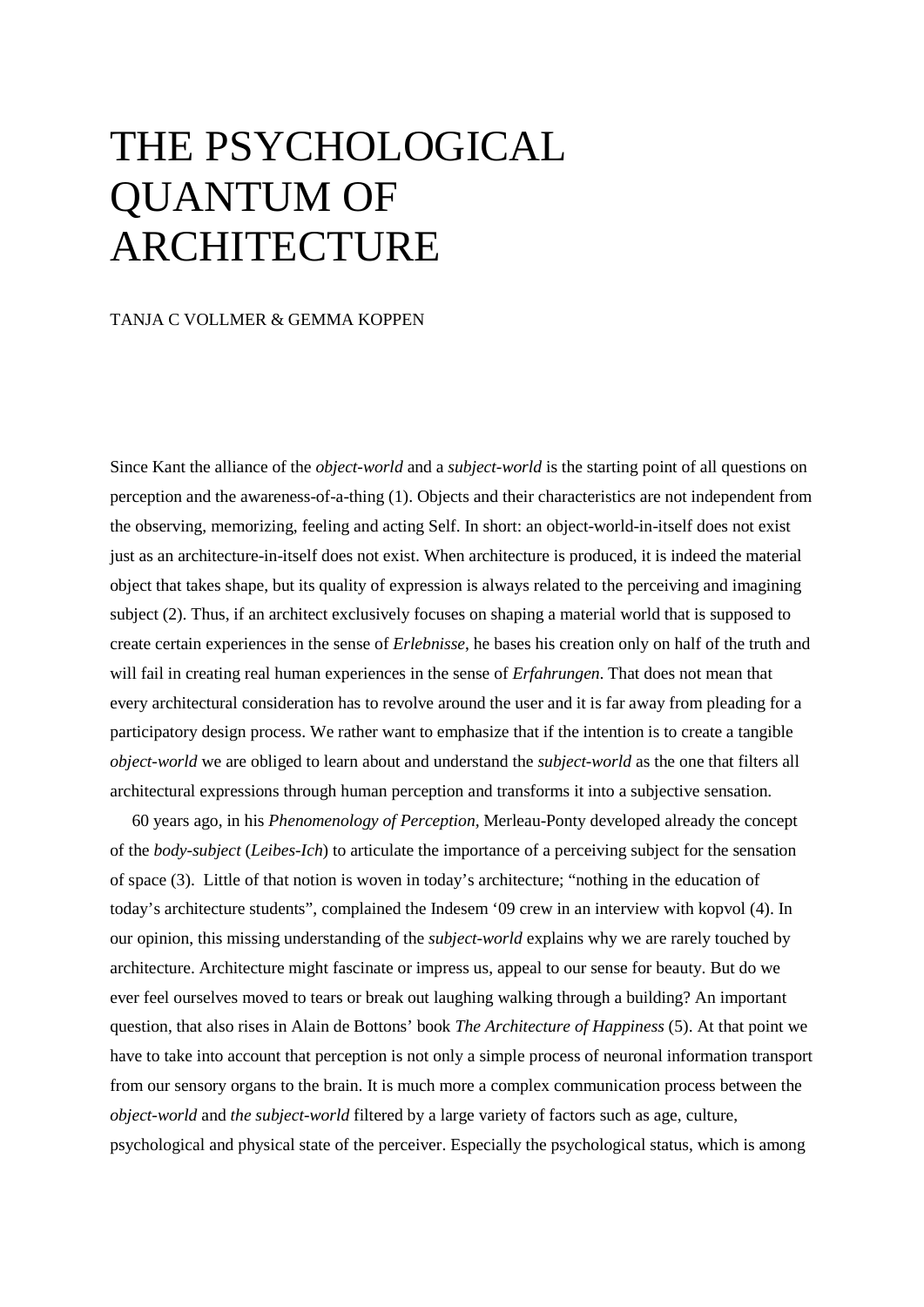others defined by personality, emotionality, motivation and mood state, has a large impact on the shape of the *subject-world* and influences the linked *object-world*. It is "the psychological eye of the perceiver" that determines the user's view on architecture. Therefore, we have to get rid of the onedirectional interpretation of the effect of architecture on our thinking, feeling and behavior. The built environment can indeed influence our actions and emotions. But what we feel and want to do, does however initially steer what we see in buildings, need as cities and how we use our space in the first place (6). The *subject-world* evaluates the *object-world* long before the latter of the two could develop its influence. In such an understanding the analysis of a built environment cannot be simply connected to the material characteristics of a building or its surroundings, nor exclusively based on its functional aspects, but has to include the question, how the Self as a perceiving, sensing and thinking *Leibes-Ich*  is connected to these built objects. But how can we as architects include this question in our design process or even answer it?

In the beginning, the participating architecture students were clearly overstrained with this question that was hidden behind the design task of Indesem '09. The results of the analysis of the two sites, which had to be spatially connected below ground, uncovered already this excessive demand of the students. While all groups analyzed the characteristics of the built environment and natural surroundings and categorized it in a Cartesian dualism as bright-dark, busy-empty, loud-silent etc. only a few of them were concerned with an analysis of the *subject-world*. And those who were concerned just observed user groups to study social patterns from an unharmful distance of an in vitro research. But none of them interviewed individuals on the site, asked them what they see, hear or miss at these places, what they remember, when they close their eyes, what they associate with the location or motivates them to use it. No one dared to interrogate how a person feels using the place or would feel imagining not being able to use it anymore. The students overlooked the core of the Indesem '09 task: not to transfer the object-qualities from aboveground to underground but to transfer the people. Initially, the students fell into the trap of the one-directional view taught at their universities: to understand the built environment as the exclusive determinant for the perception of the *object-world* of the user. A university building meant "learning" to them, a place with trees, water and restaurants meant "leisure" and a busy cross road meant "moving or traveling". Wedded to these definitions they create a closed view, a simplification of reality, which on one hand helps to organize the world but on the other excludes spontaneous, unexpected, problematic and stimulating creations, which we call "the richness of anomalies" (6). The old Vitruvian principle of "firmitas, utilitas, venustas", with which he defined the three cardinal purposes of architecture 2000 years ago, still seems to dominate the architectural analysis: a non-development that degrades architecture - as all other *Operative Arts -* to a discipline in which "the end must direct the operation". In this thinking the end is always "to built well, to have a spectacular concept and dramatic presentation", confesses the Indesem '09 crew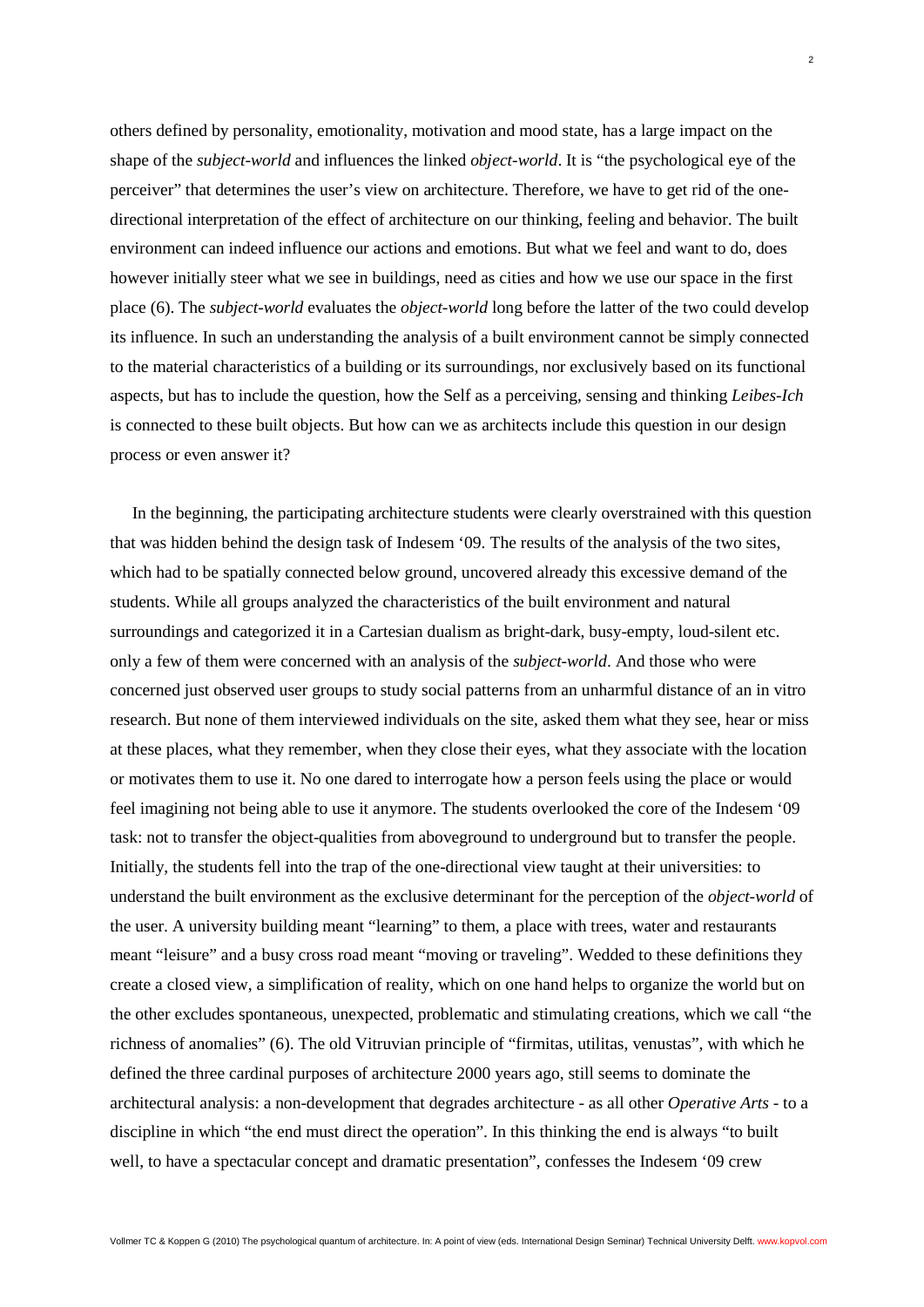reviewing their own education (4). 50% of the students remained in their trained thinking till the end of the workshop. Their final designs resulted in spectacular waterfall-canyons, multi-sensory tunnels, sunken city- and leisure parks or flexible streets that deformed under the pressure of the walking masses in dependence of time. All of them dealt with the similar starting question: "What is an underground space capable to achieve?" Trying to answer this question the underground space became an actor, who is supposed to "act on" a passive user. But the potential of the underground to be a space with which the user interacts escaped the students' notice. Unavoidably, they reproduced what they were familiar with: Underground passages, filled with a large variety of distractions that promotes aboveground *Erlebnisse* without creating real underground *Erfahrungen*. The participants – like many other today's architects - created effects without generating affects.

Tutoring the Indesem '09 workshop we were willfully obstructive attempting to turn the students away from the question of "what an underground space can achieve" towards are more psychological point of view in architecture, which centers the question of "how an individual would perceive and understand an underground space and especially how an individual would feel and behave in it". We are convinced of the exclusiveness of such a design approach which Heinrich Wölfflin would call *Ausdruck des Seelischen* (expression of the emotional) (7) and Herman Hertzberger "empathic". We agree with Herman Hertzberger, that "architects are not good in empathizing." (8). But we totally disagree, that they could not learn to. "[…] you have to learn it yourself. It depends on your personal input", argues Hertzberger in an interview with the Indesem 2009 crew (8). In our opinion it is the result of a poor education, that architects "just play around" and are left alone while experiencing themselves as *subject-worlds*, embodied in a spatial environment. Frequently conflated with sympathy or compassion, empathy usually signifies a process of emotional and psychological projection. More specifically, it can refer to the concept of *Einfühlung*, which literally means the activity of "feeling into", that was developed in late-nineteenth-century Germany in the overlapping fields of philosophical aesthetics, perceptual psychology, optics, and art and architectural history to describe an embodied response to an image, object, or spatial environment and was specified as *Einfühlsames Verstehen* (empathic understanding) by psychotherapist Carl Rogers (9). After a century of benign neglect and denigration, *empathy* has been rearing its comforting head in Anglophone cultural discourse. Seemingly a kinder, gentler model of the aesthetic response - compared with stringent abstraction, dizzying distraction, or harsh estrangement - it has been linked in the last decade to an unlikely range of subjects, including the art of Edward Hopper and Adolf Menzel and the architecture of Frank Gehry (10). But the concept of Empathy did not succeed in finding its way into the teaching methodology of architectural faculties, although some studies at the beginning of the  $20<sup>th</sup>$  century provided support for the hypothesis that empathy is positively related to creativity (11). In a lecture in 1893 marking his inheritance of the art history chair at Leipzig August Schmarsow famously defined